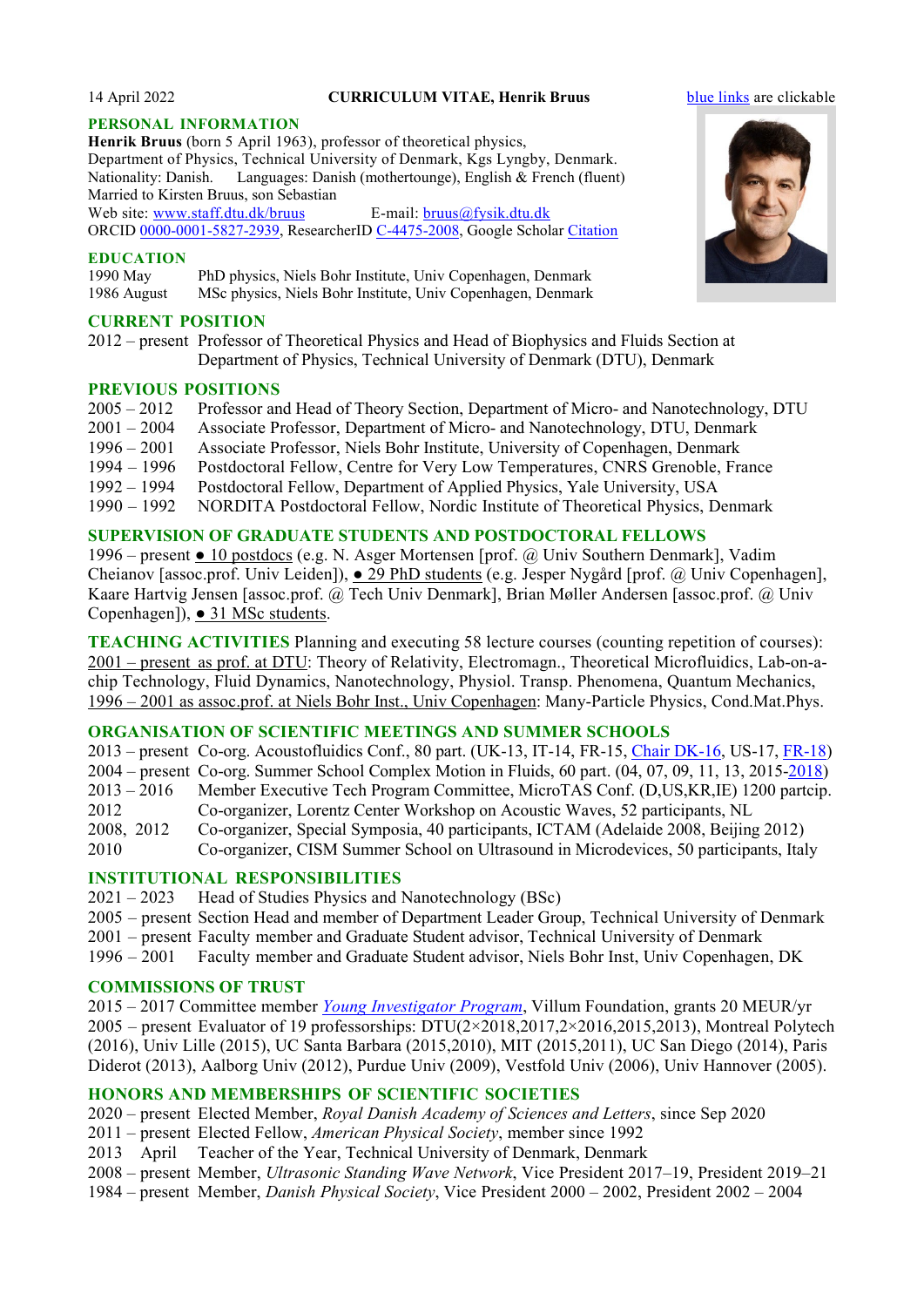#### 14 April 2022 **CURRICULUM VITAE, Henrik Bruus** [blue links](http://www.staff.dtu.dk/bruus) are clickable

# **PUBLICATION BIBLIOMETRICS**<br>**h-index 47 IResearcherID**

[\[ResearcherID,](http://www.researcherid.com/rid/C-4475-2008) ISI Web of Science]<br>**htions** [ISI Web of Science] **7357** journal paper citations **3719 book citations** [\[Google Scholar Citation\]](https://scholar.google.com/citations?user=kN7cmGUAAAAJ)

**163 peer-reviewed papers** in international journals and of these papers: **6** as single author, **19** as first author, **80** as last author, **69** include international co-authors. **228 peer-reviewed/invited papers** at intl. conferences

**67 other** conference contributions at intl. conferences

**2 monographs and 3 book chapters:**



#### *[Theoretical Microfluidics](https://global.oup.com/academic/product/theoretical-microfluidics-9780199235094?q=bruus&lang=en&cc=dk)*

 **H. Bruus** (346 pp., Oxford University Press, 2008) [**2034 citations, 3479 copies sold**] *[Many-Body Quantum Theory in Condensed Matter Physics](https://global.oup.com/academic/product/many-body-quantum-theory-in-condensed-matter-physics-9780198566335?q=bruus&lang=en&cc=dk)*

 **H. Bruus** and K. Flensberg (435 pp., Oxford University Press, 2nd Edition 2016) [**1685 cits., 4889 sold**] *[Chapters 1, 2, and 4 in: Microscale Acoustofluidcs,](http://dx.doi.org/10.1039/9781849737067-FP001)*

**H. Bruus**, Eds. T. Laurell and A. Lenshof, (570 pp. Royal Society of Chemistry, 2015)

#### **RESEARCH INTERESTS**

Theoretical physics in general. **Present research** covers theory and simulation of microfluidics, hydrodynamics, lab-on-a-chip systems, cell handling, biofluidics, bio-mimicking, electrokinetics, acoustics, and osmosis. **Previous research** covered quantum transport of electrons, mesoscopic physics, quantum chaos, strongly correlated electron systems, quantum Hall effect, high-*T<sub>c</sub>* superconductivity and Mössbauer spectr.

| <b>MAIN GRANTS (in kEUR) AS PRINCIPAL OR CO-INVESTIGATOR (PI or Co-I)</b>                 | <b>kEUR</b> (Role) |
|-------------------------------------------------------------------------------------------|--------------------|
| $[IRFD]$ = Independent Research Fund Denmark = the Danish national research foundation    |                    |
| 2019-22: EuroStars/Innovation Fund Denmark: ACOUPLAST (996 kEUR), work pack leader        | $216$ (co-I)       |
| 2019-21: VILLUM Experiment Grant: Acoustic handling of nanoparticles                      | 260 (PI)           |
| 2018-22: EC FET-OPEN, BioWings (2996 kEUR), work package leader                           | $371$ (co-I)       |
| 2018-21: IRFD FNU Research Project, a novel acoustic body force in inhomogeneous fluids   | 345 (PI)           |
| 2018-21: IRFD FTP Research Project, all-polymer acoustofluidic chips                      | 342 (PI)           |
| 2002-18: 12 DTU PhD Research Projects at Technical University of Denmark                  | 2,110(PI)          |
| 2013-17: Wallenberg Foundation Project (3800 kEUR), acoustofluidics, work package leader  | $100$ (co-I)       |
| 2012-15: IRFD FTP Research Project, acoustofluidics                                       | 310 (PI)           |
| 2009-12: IRFD FTP Research Project, acoustofluidics                                       | 350 (PI)           |
| 2008-12: Danish Council Strategic Research NABIIT Research Project, on-chip cell handling | $1,100$ (co-I)     |
| 2005-10: IRFD FTP Frame Programme (1500 kEUR), WP microfluidics                           | 190 $(co-I)$       |
| 2005-09: EC 6th Frame Programme, (2000 kEUR), Work Package Leader, microfluidic chips     | 520 $(co-I)$       |
| 2003-05: IRFD FTP Research Project, theoretical microfluidics                             | 170 (PI)           |
| 2004-06: Ministry of Technology, Industrial PhD Research Project, on-chip micropumps      | 190 (PI)           |
| 1997-01: IRFD Ole Rømer Assoc. Research Professorship, Univ Copenhagen                    | 700 (PI)           |

**REFEREE FOR INTERNATIONAL JOURNALS**. Physical Review Letters, Physical Review E, Physical Review Applied, Physical Review Fluids, Physics of Fluids, Journal of Fluid Mechanics, Lab on a Chip, Microfluidics and Nanofluidics, Wave Motion, PNAS, International Journal of Heat and Mass Transfer.

#### **VISITING PROFESSOR**

**2014** (1 month) ESPCI ParisTech, France. **2013** (1 month) Université Paris Diderot, France. **2010** (3 months) Princeton University (NJ), USA. **2010** (3 months) Massachusetts Institute of Technology - MIT (MA), USA. **2010** (6 months) University of California Santa Barbara (CA), USA. **2007** (2 months) ESPCI Paris-Tech, Paris, France. **2001** (2 months) Harvard University, Cambridge (MA), USA.

### **MANAGEMENT EXPERIENCE**

Member of the DTU Physics Management Group (Apr 2012 – present) Head of the Fluids Section, DTU Physics (Apr 2012 – present) [20 people] Head of Theoretical Microfluidics Group, DTU Physics (Apr 2012 – present) [6 people] Member of the DTU Nanotech Management Group (Jan 2005 – Mar 2012) Head of the Theory Section, DTU Nanotech (Jan 2005 – Mar 2012) [30 people] Interim Head of the MEMS Section, DTU Nanotech (Jan 2006 – Oct 2009) [30 people] Head of Theoretical Microfluidics Group, DTU Nanotech (Dec 2001 – Mar 2012) [8 people]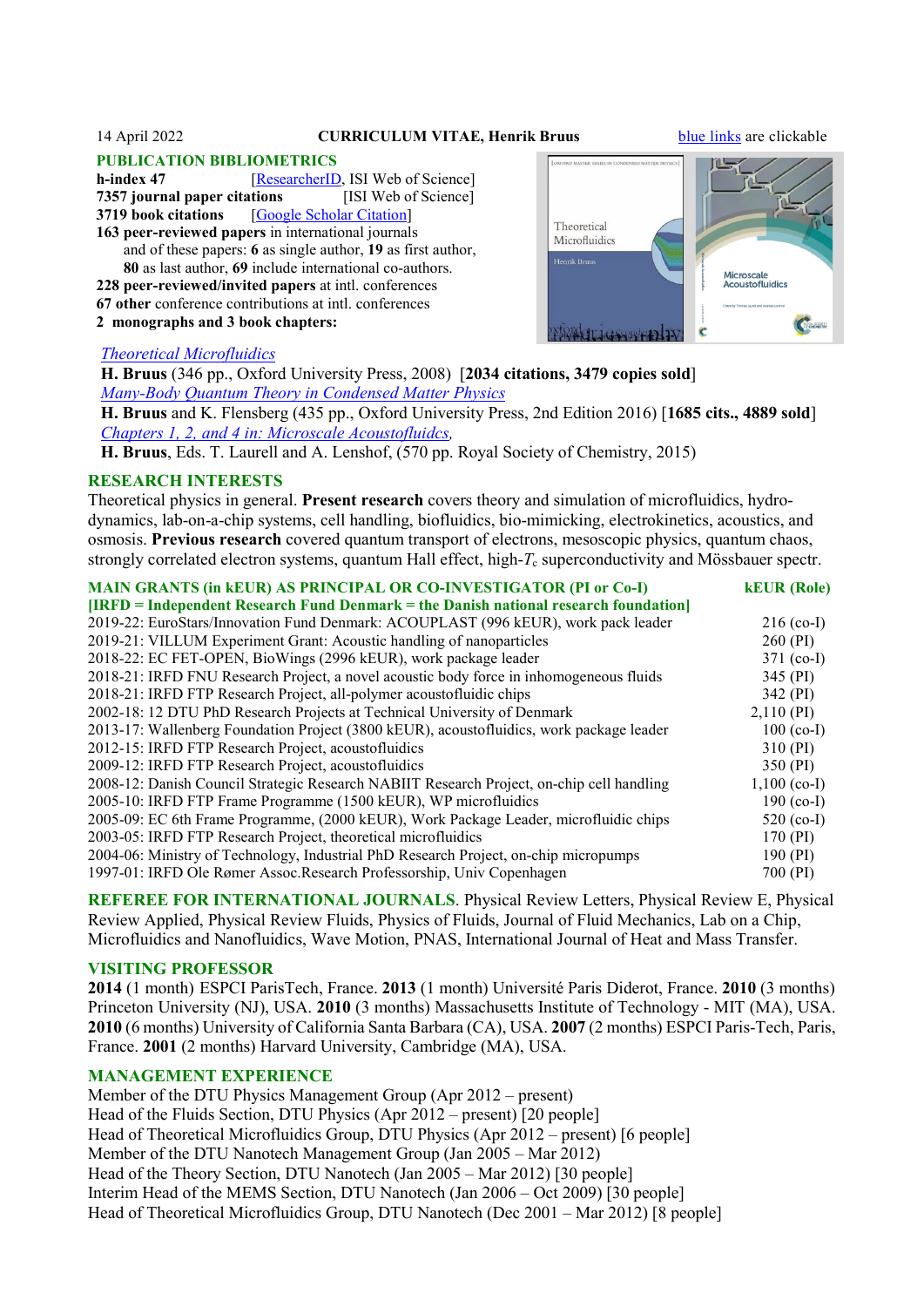### **PEER-REVIEWED JOURNAL PUBLICATIONS THE PAST FIVE YEARS (2018-22)**

[see the complete publication list at [www.staff.dtu.dk/bruus\]](http://www.staff.dtu.dk/bruus)

**140.** J. T. Karlsen, W. Qiu, P. Augustsson, and **H. Bruus**

*Acoustic streaming and its suppression in inhomogeneous fluids* Phys. Rev. Lett. **120,** 054501 1-6 (2018) .[\[pdf\]](http://bruus-lab.dk/TMF/publications/Bruus/Bruus_140.pdf)

**141.** A. Fornell, F. Garofalo, J. Nilsson, **H. Bruus**, and M. Tenje *Intra-droplet acoustic particle focusing: simulations and experimental observations* Microfluid Nanofluid **22**, 75 1-9 (2018). [\[pdf\]](http://bruus-lab.dk/TMF/publications/Bruus/Bruus_141.pdf)

### **142.** J. S. Bach and **H. Bruus**

*Theory of pressure acoustics with viscous boundary layers and streaming in curved elastic cavities* J. Acoust. Soc. Am. **144,** 766-784 (2018). [\[pdf\]](http://bruus-lab.dk/TMF/publications/Bruus/Bruus_142.pdf)

### **143.** R. P. Moiseyenko and **H. Bruus**

*Whole-system ultrasound resonances as the basis for acoustophoresis in all-polymer microfluidic devices* Phys. Rev. Appl. **11**, 014014 1-14 (2019). [\[pdf\]](http://bruus-lab.dk/TMF/publications/Bruus/Bruus_143.pdf)

**144.** N. R. Skov, J. S. Bach, B. G. Winckelmann, and **H. Bruus** *3D modeling of acoustofluidics in a liquid-filled cavity including streaming, viscous boundary layers, surrounding solids, and a piezoelectric transducer* AIMS Math. **4**, 99-111 (2019). [\[pdf\]](http://bruus-lab.dk/TMF/publications/Bruus/Bruus_144.pdf)

**145.** W. Qiu, J. T. Karlsen, **H. Bruus**, and P. Augustsson *Characterization of acoustic streaming in gradients of density and compressibility* Phys. Rev. Appl. **11,** 024018 1-11 (2019). [\[pdf\]](http://bruus-lab.dk/TMF/publications/Bruus/Bruus_145.pdf)

**146.** S. Liu, Z. Ni, G. Xu, X. Guo, J. Tu, **H. Bruus**, and D. Zhang *Two-dimensional mapping separating the acoustic radiation force and streaming in microfluidics*  Phys. Rev. Appl. **11,** 044031 1-10 (2019). [\[pdf\]](http://bruus-lab.dk/TMF/publications/Bruus/Bruus_146.pdf)

**147.** P Delsing, A N Cleland, M J A Schuetz, J Knörzer , G Giedke , J I Cirac, K Srinivasan, M Wu, K Balram, C Bäuerle, T Meunier, C J B Ford, P V Santos, E Cerda-Méndez, H Wang, H J Krenner, E D S Nysten, M Weiss, G R Nash, L Thevenard, C Gourdon, P Rovillain, M Marangolo, J-Y Duquesne, G Fischerauer, W Ruile, A Reiner, B Paschke, D Denysenko, D Volkmer, A Wixforth, **H Bruus**, M Wiklund, J Reboud, J M Cooper, Y Q Fu, M S Brugger, F Rehfeldt, and C Westerhausen *The 2019 surface acoustic waves roadmap*. J. Phys. D: Appl. Phys. **52**, 353001 1-40 (2019). [\[pdf\]](http://bruus-lab.dk/TMF/publications/Bruus/Bruus_147.pdf)

### **148.** J. S. Bach and **H. Bruus**

*Bulk-driven acoustic streaming at resonance in closed microcavities*  Phys. Rev. E **100,** 023104 1-20 (2019). [\[pdf\]](http://bruus-lab.dk/TMF/publications/Bruus/Bruus_148.pdf)

**149.** N.R. Skov, P. Sehgal, B. J. Kirby, and **H. Bruus**. *Three-Dimensional Numerical Modeling of Surface Acoustic Wave Devices: Acoustophoresis of Micro- and Nanoparticles including Streaming*  Phys. Rev. Appl. **12**, 044028 1-17 (2019).[\[pdf\]](http://bruus-lab.dk/TMF/publications/Bruus/Bruus_149.pdf)

# **150.** J. S. Bach and **H. Bruus**

*Theory of acoustic trapping of microparticles in capillary tubes* Phys. Rev. E **101,** 023107 1-12 (2020).[\[pdf\]](http://bruus-lab.dk/TMF/publications/Bruus/Bruus_150.pdf)

**151.** W.N. Bodé, L. Jiang, T. Laurell, and **H. Bruus** *Microparticle acoustophoresis in aluminum-based acoustofluidic devices with PDMS covers* Micromachines **11**, 292 1-15 (2020).[\[pdf\]](http://bruus-lab.dk/TMF/publications/Bruus/Bruus_151.pdf)

# **152.** J. S. Bach and **H. Bruus**

*Suppression of acoustic streaming in shape-optimized channels* Phys. Rev. Lett. **124**, 214501 1-6 (2020). [\[pdf\]](http://bruus-lab.dk/TMF/publications/Bruus/Bruus_152.pdf)

**153.** G. Xu, Z. Ni, X. Chen, J. Tu, X. Guo, **H. Bruus**, and D. Zhang *Acoustic characterization of polydimethylsiloxane for microscale acoustofluidics* Phys. Rev. Appl. **13**, 054069 1-13 (2020). [\[pdf\]](http://bruus-lab.dk/TMF/publications/Bruus/Bruus_153.pdf)

**154.** W. Qiu, **H. Bruus**, and P. Augustsson. *Particle-size-dependent acoustophoretic motion and depletion of micro- and nano-particles at long timescales* Phys. Rev. E **102**, 013108, 1-11 (2020). [\[pdf\]](http://bruus-lab.dk/TMF/publications/Bruus/Bruus_154.pdf)